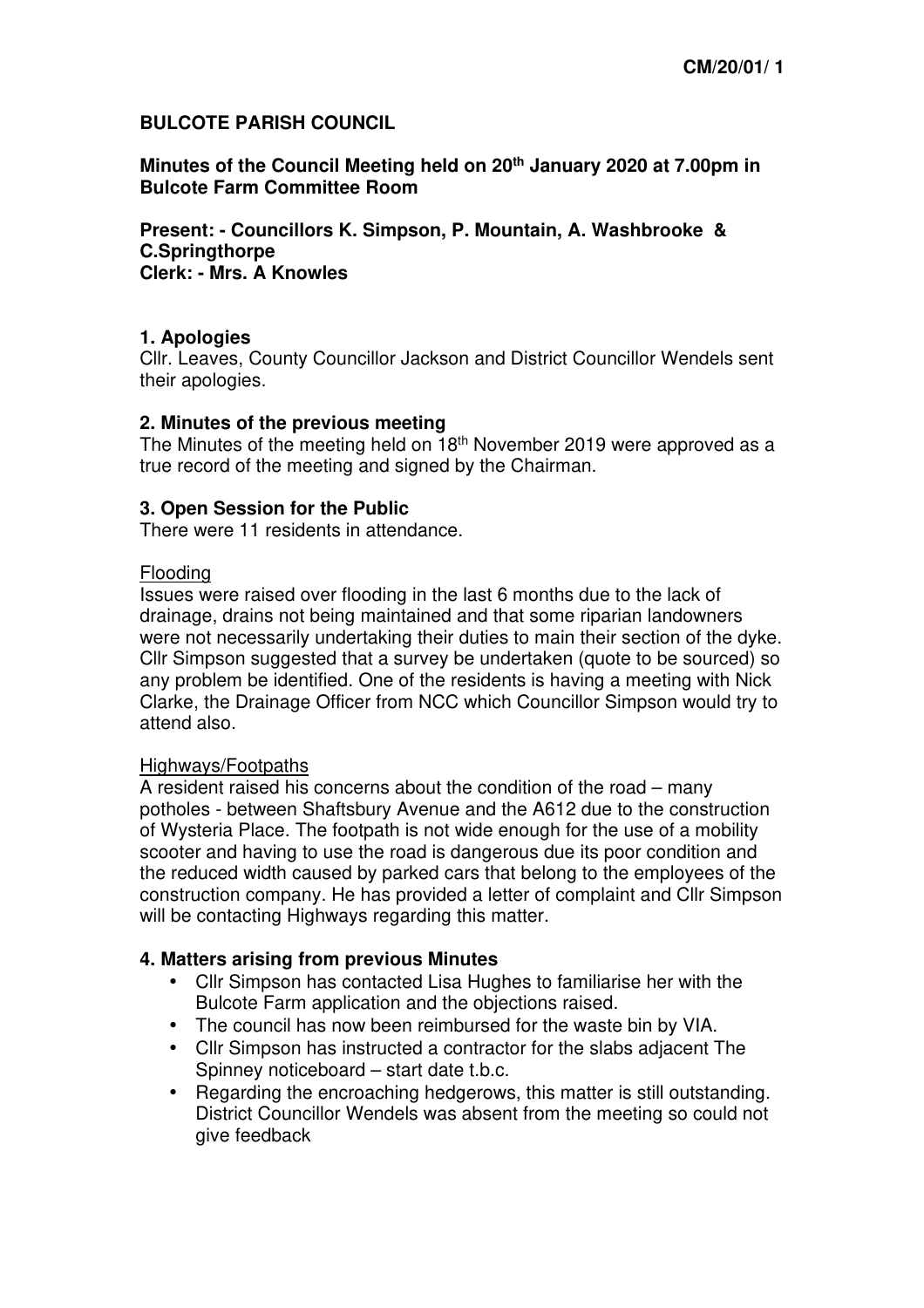• With regard to retrospective planning permission for ref: 19/01788/FUL West Wall Old Main Road Bulcote Notts, it was confirmed that it would be clad in brick slips.

## **5. Report from County Councillor/ District Councillor** None

### **6. Highways and Footpaths**

Complaints had been received from residents from The Ridings regarding parked cars from employees at the building site.

The poor condition of Old Main Road was raised by Councillor Springthorpe.

## **7. Planning Matters**

- a. Bulcote Farm District Councillor had confirmed in a conversation with the clerk that it would not be taken to the February or possibly March planning committee. Lisa Hughes, senior planner, is reviewing the objections and also considering the Neighbourhood Plan. Cllr Simpson suggested to arrange a meeting with Lisa Hughes to discuss. He has asked District Councillor Wendells to enquire.
- **b.** Planning Application Ref: 20/00028/FUL 20 The Leys, Bulcote, Nottingham NG15 5HB Householder application for proposed single storey side extension to existing garage along with associated alterations – the Parish Council had no objections. Clerk to confirm and send reply to N&SDC.

## **8. Community Matters**

Cllr Leaves visited Ross Clayden at the MacCarthy & Stone site – still trying to arrange a meeting with head office.

The council has declined the offer of free trees from NSDC as it is understood that they are very small saplings and would be vulnerable to damage.

County Councillor Jackson had messaged the clerk to remind them there is still time to claim a capital grant or LIS from NCC and that he had reported the potholes on A612 twice

Hedge to be cut near the church in the next few weeks – cost £110. Agreed to purchase an additional10 lamp post poppies for VE Day Neighbourhood Plan – it has been re viewed by the examiner and a number of amendments are required which will be incorporated by NSDC Will go to full council possibly in February with the village referendum taking place six weeks after. POST MEETING NOTE – It now seems that the referendum will be delayed to coincide with elections in May for the Police and Crime Commissioner.

# **9. Finance**

 $a.$  Bills for payment and Clerks salary<br>Clerks expenses  $E = 37.50$ Clerks expenses Clerks Wages £ 322.41

b.Precept

It was agreed to that the precept remain at £7,000 and Phil Ward (N&SDC) would be notified accordingly.